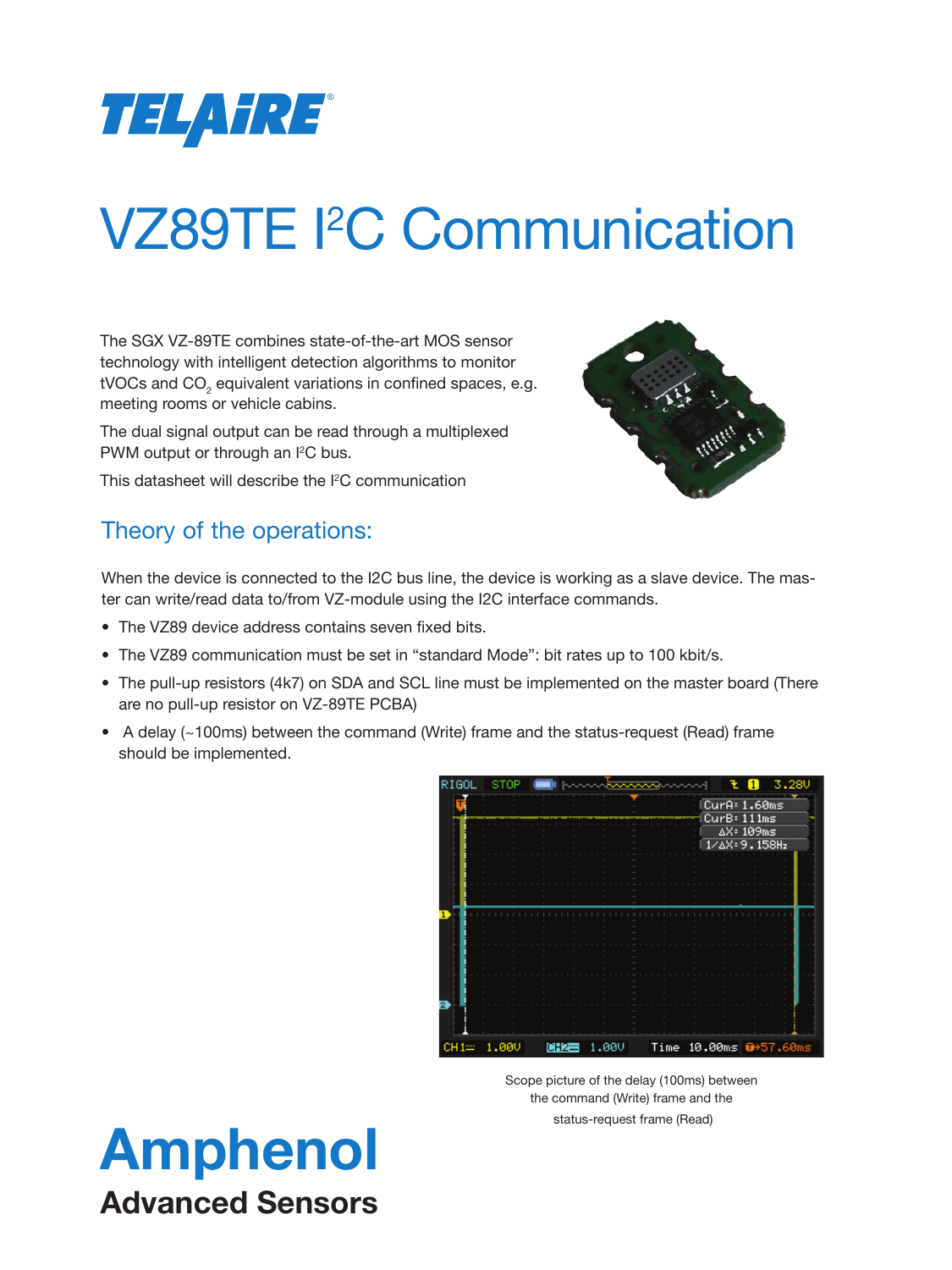#### Device addressing:

The address byte is the first byte received following the START condition from the master device. The first part of the address byte consists of a 4-bit device code which is set to 1110 for the IAQS. The device code is followed by three address bits (A2, A1, A0) which are programmed at 0.



Scope picture of the address–byte for a Write condition

#### Sending the command frame:

The master sends a command byte (8 bits) followed by 4 data bytes and a CRC (8bits) in order to set parameters to the VZ-89TE or to request its status, as follow:

| Command            | Data 0             | 'Data 1            | Data 2'            | Data 3             | <b>CRC</b>         |
|--------------------|--------------------|--------------------|--------------------|--------------------|--------------------|
| $(8 \text{ bits})$ | $(8 \text{ bits})$ | $(8 \text{ bits})$ | $(8 \text{ bits})$ | $(8 \text{ bits})$ | $(8 \text{ bits})$ |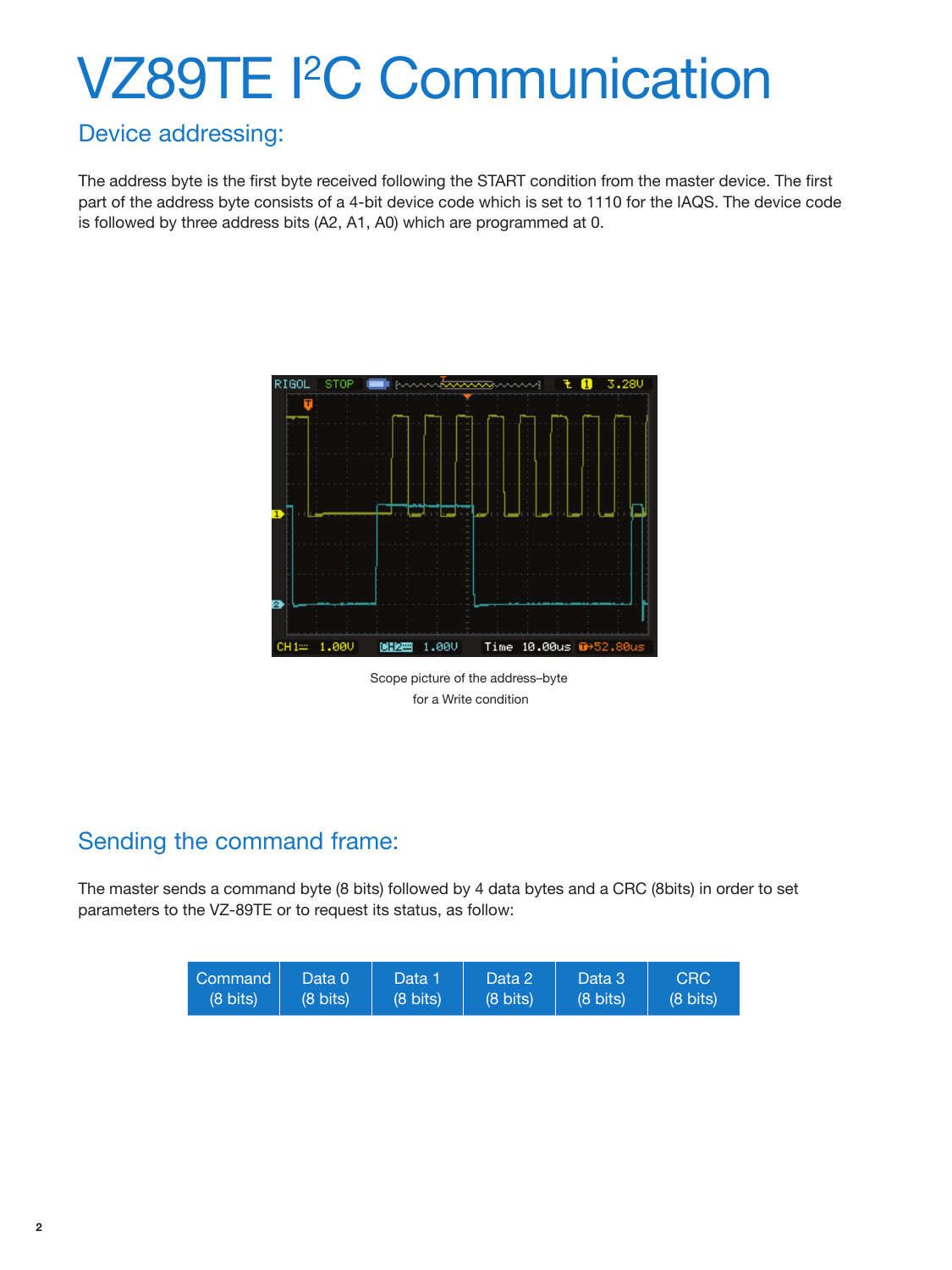#### Command List

| #   | <b>Command Value</b> | <b>Command Name</b>                | <b>Description</b>                                                                                                                                                                                                                                                                                                          |
|-----|----------------------|------------------------------------|-----------------------------------------------------------------------------------------------------------------------------------------------------------------------------------------------------------------------------------------------------------------------------------------------------------------------------|
| 3.1 | 0b00001000           | setPPMCO2                          | This command is used to send the ppmCO <sub>2</sub> value<br>given by an external analyzer to the VZ89TE in order to<br>recalibrate its outputs.                                                                                                                                                                            |
| 3.2 | 0b00001001           |                                    | Reserved for a future implementation.                                                                                                                                                                                                                                                                                       |
| 3.3 | 0b00001010           |                                    | Reserved for a future implementation.                                                                                                                                                                                                                                                                                       |
| 3.4 | 0b00001011           |                                    | Reserved for a future implementation.                                                                                                                                                                                                                                                                                       |
| 3.5 | 0b000001100          | getStatus                          | This command is used to read the VZ89TE status coded<br>on 6x bytes + 1 CRC byte as follow:<br>Byte-1 = VOC signal level value<br>Byte-2 = CO2-equivalent signal level value<br>Byte-3 = Raw sensor value MSB<br>Byte-4 = Raw sensor value<br>Byte-5 = Raw sensor value LSB<br>Byte-6 = Error status byte<br>$Byte-7 = CRC$ |
| 3.6 | 0b000001101          | getRevision                        | This command will return the revision code of the module<br>as follow:<br>$Byte-1 = Year$<br>$Byte-2 = Month$<br>$Byte-3 = Day$<br>Byte-4 = ASCII code for a charter<br>Byte- $5 = 0$<br>Byte- $6 = 0$<br>$Byte-7 = CRC$                                                                                                    |
| 3.7 | 0b000001110          | <b>Reserved for</b><br>engineering | Please don't use it because this command will overwrite<br>the manufacturing calibration values.                                                                                                                                                                                                                            |
| 3.8 |                      | <b>Reserved for</b><br>engineering | Please don't use it because this command will overwrite<br>the manufacturing calibration values.                                                                                                                                                                                                                            |
| 3.9 | 0b000010000          | getR0                              | This command is used to read the R0 (calibration) value in<br>[kOhms] coded on 6x bytes + 1 CRC byte as follow:<br>$Byte-1 = LSB$<br>$Byte-2 = MSB$<br>Byte- $3 = 0$<br>Byte- $4 = 0$<br>Byte- $5 = 0$<br>Byte- $6 = 0$<br>$Byte-7 = CRC$                                                                                   |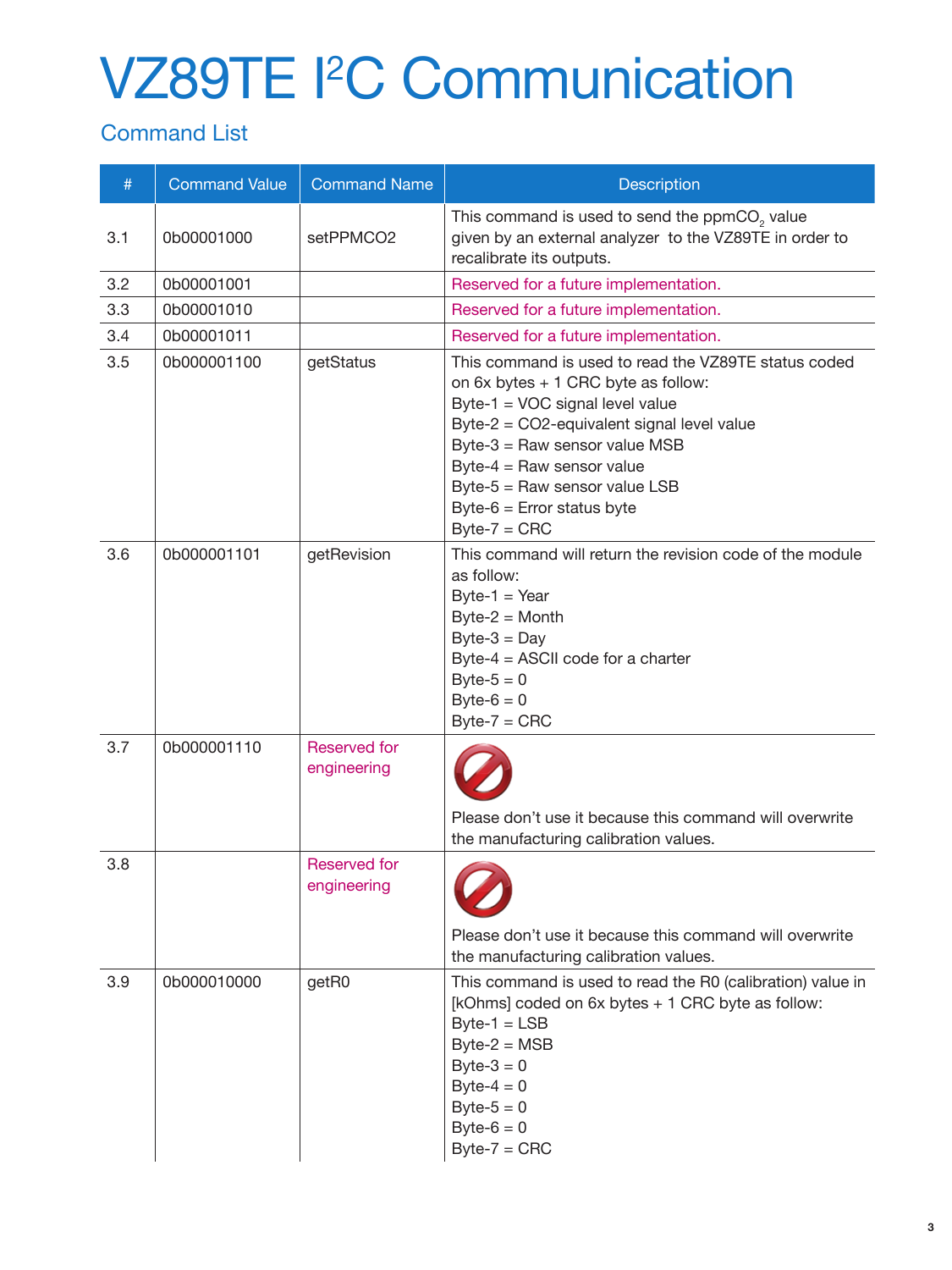#### Writing data to VZ module (I2C\_SendBlock)

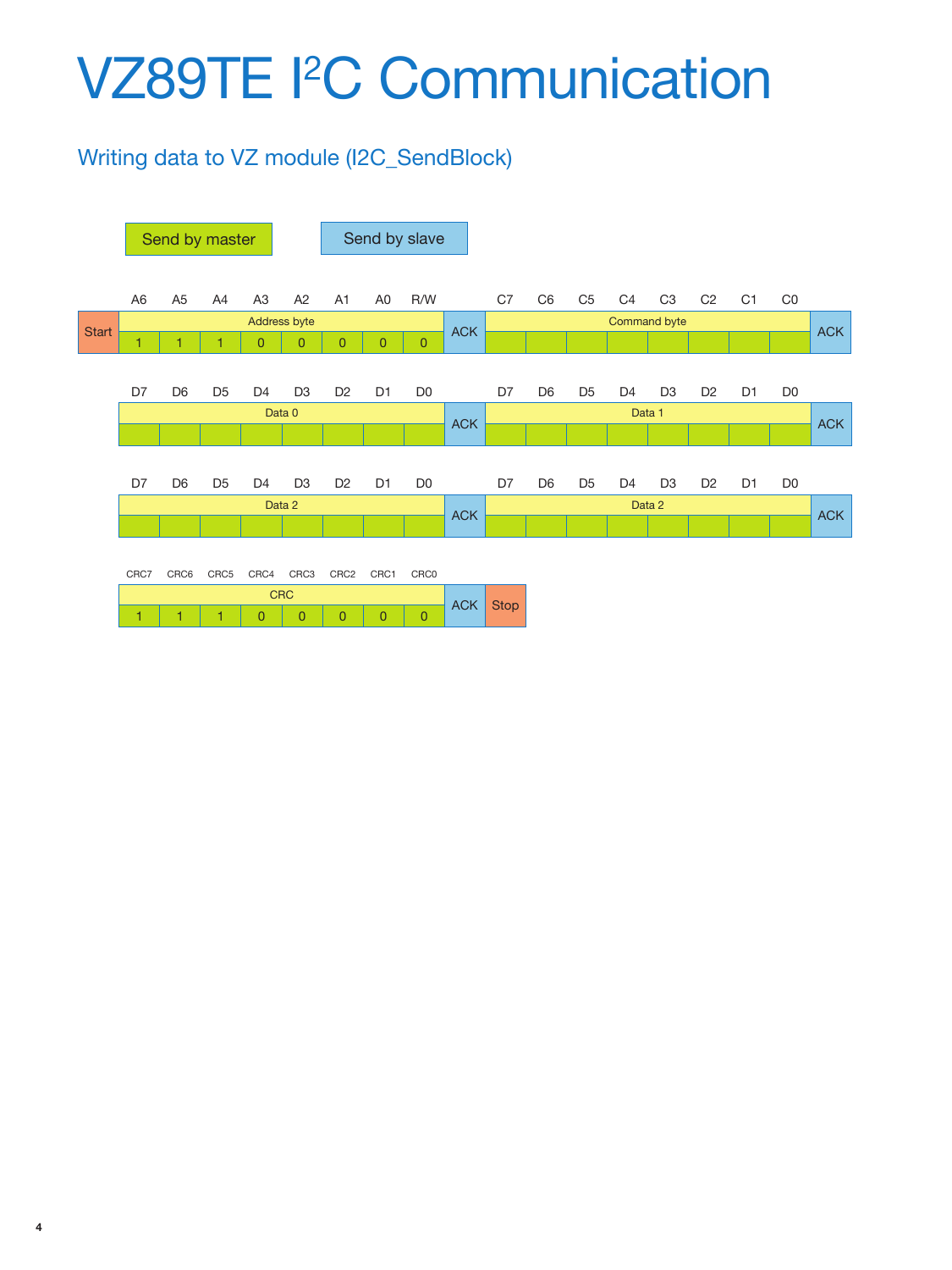### Reading VZ status data (I2C\_RecvBlock)

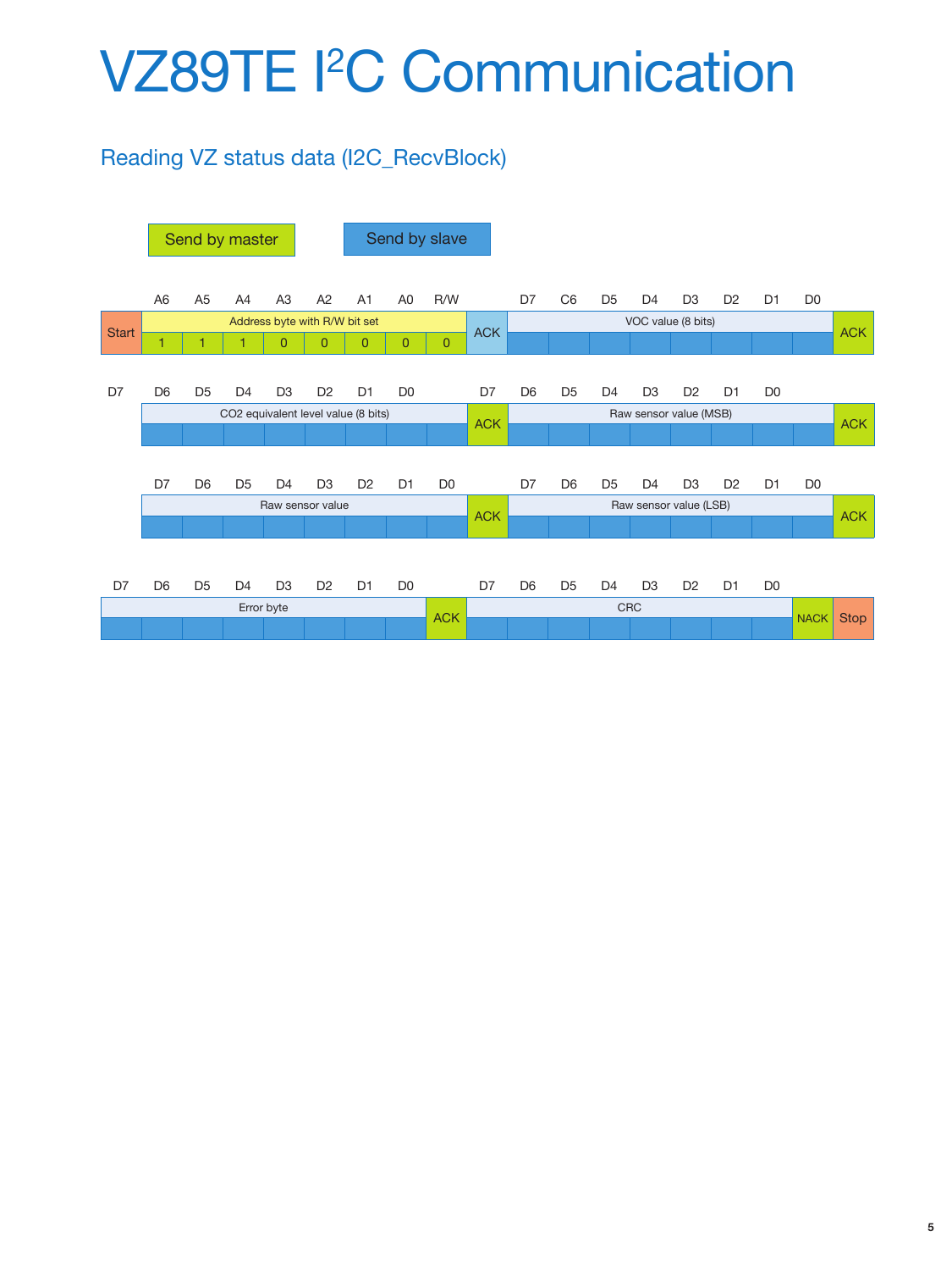#### The CRC byte:

The CHECKSUM byte contains the inverted modulo-256 sum over all data bytes.

The sum is calculated by ADD with carry where the carry bit of each addition is added to the LSB of its resulting sum. This guarantees security also for the MSBs of the data bytes.

The CRC byte sent by the MASTER is calculated with all data bytes including the command byte.

The CRC byte sent by the SLAVE is also calculated with all data bytes.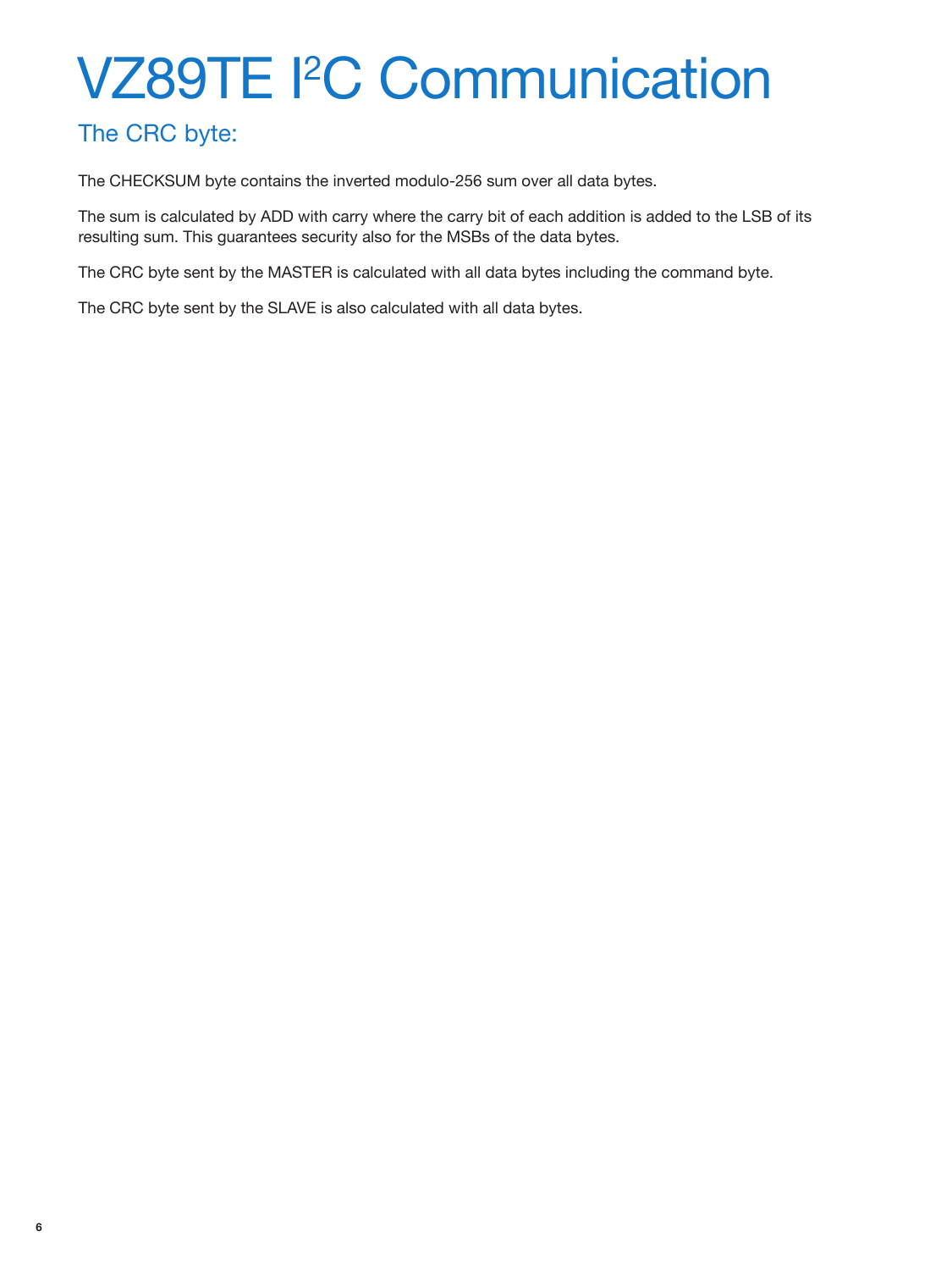```
/***********************************************************
 getCRC
 * 
      Description :
     This function calcul, then return the CRC value
     of a data buffer.
 * 
     Input parameters :
            1. A pointer on the data to process.
            2. The size of the data buffer
 * 
      Return :
            the CRC value
 ***********************************************************/
```
#### **byte** getCRC (**byte** \*buffer, **byte** size) {

```
 /* Local variable */
  byte \text{crc} = 0 \times 00;
  byte i = 0 \times 00;
  word sum = 0 \times 0000;
  /* Summation with carry */
  for (i=0; i < size; i++) {
     sum += buffer[i]; } //end loop
   crc = (byte) sum;
  \text{crc} += (\text{sum } / 0 \times 0100); // Add with carry
   crc = 0xFF-crc; // Complement
  /* Returning results*/
      return(crc);
 //end function
```